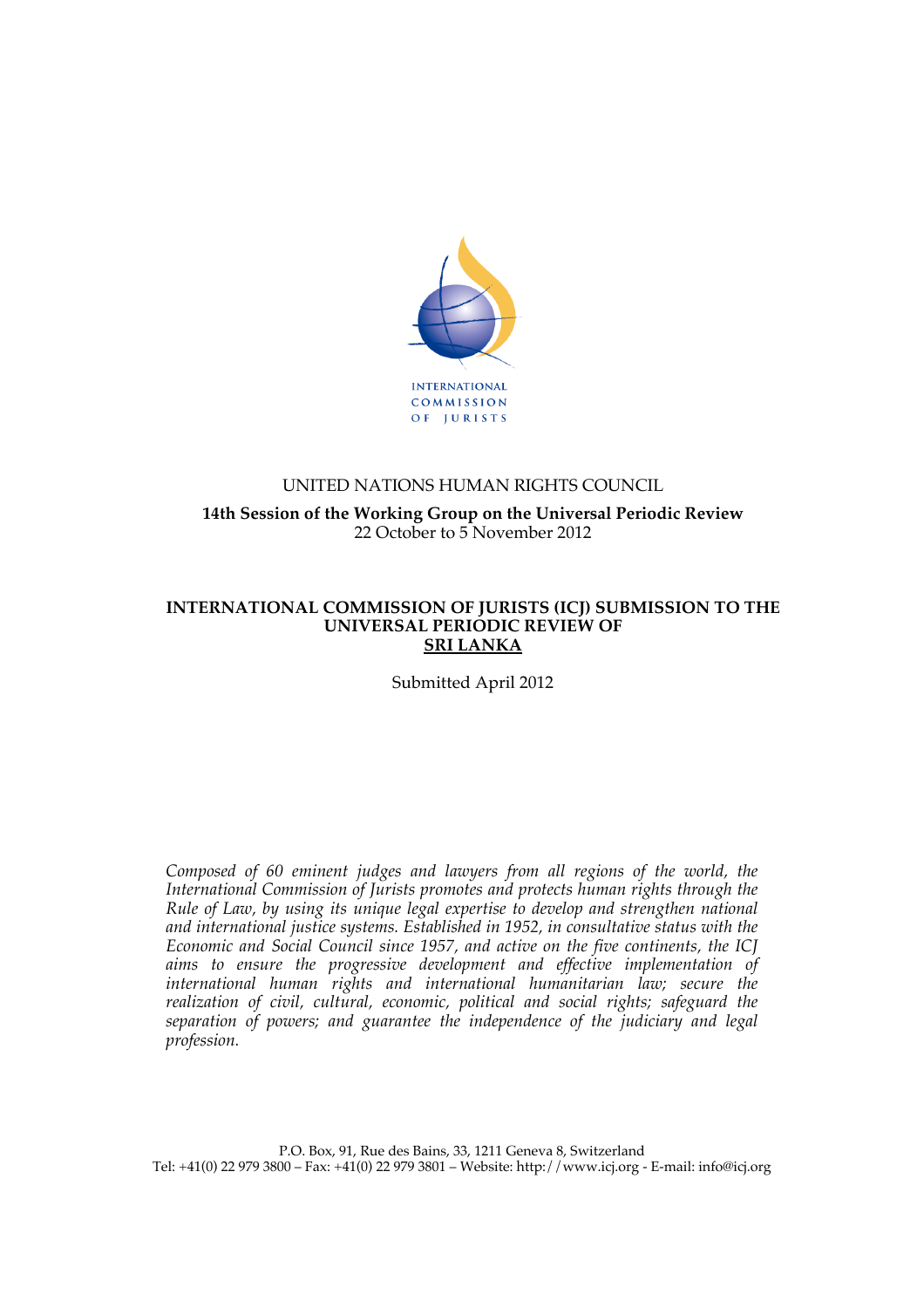### **ICJ submission to the Universal Periodic Review of Sri Lanka**

1. The International Commission of Jurists (ICJ) welcomes the opportunity to contribute to the Human Rights Council's Universal Periodic Review (UPR) of Sri Lanka. In this submission, the ICJ brings to the attention of the Human Rights Council's Working Group on the UPR (Working Group) and to the Human Rights Council (Council) the need to address the ongoing and systemic impunity for serious human rights violations in Sri Lanka. This UPR submission will focus on six issues: (1) the failure of the LLRC and previous national commissions of inquiry to hold accountable those responsible for serious human rights violations; (2) the systemic barriers affecting the efficacy of the *habeas corpus* writ as legal remedy for arbitrary detention and enforced disappearance; (3) the ongoing detention of Sri Lankans in "rehabilitation camps" and the lack of any independent monitoring mechanism; (4) Sri Lanka's failure to implement witness protection measures as recommended in its previous UPR; (5) Sri Lanka's failure to properly incorporate the Convention Against Torture into domestic law as recommended in its previous UPR and in the Concluding Observations of the Committee Against Torture (UNCAT); and (6) international human rights mechanisms.

#### **ACCOUNTABILITY FOR SERIOUS HUMAN RIGHTS VIOLATIONS: COMMISSIONS OF INQUIRY AND THE LESSONS LEARNED RECONCILIATION COMMISSION**

2. National commissions of inquiry (NCOIs) have generally been used as a vehicle for impunity in Sri Lanka. Of the nine NCOIs formed between 1977 and 2006, few have yielded prosecutions and even fewer have yielded convictions. In the Sansoni Commission, no State authorities were prosecuted for the deaths of the nine civilians.<sup>1</sup> The Kokkadicholai Commission, which investigated Singhalese military officers for their alleged roles in the death of approximately 152 Tamil civilians in Batticaloa, recommended against civilian prosecutions. When the matter went before a military court, 17 of the 18 military officers were acquitted.<sup>2</sup> In the NCOIs on enforced disappearances between 1994 and 1998, thousands of cases were heard before the Commissions, yet a dismally low number of prosecutions were instigated based on the findings of the Commission. 3

3. Commissions of Inquiries in Sri Lanka have also continually disregarded international standards. It has not been uncommon for NCOIs to be given a limited mandate with insufficient funding. It's also not uncommon for Commissioners to have glaring conflicts of interest. In the Udalagama Commission, an International Independent Group of Eminent Persons (IIGEP) established to observe the COI, resigned in protest due to: (1) the lack of political will from the Government of Sri Lanka to support the Commission's mandate to search for the truth; (2) the conflict of interest in the proceedings with officers from the Attorney General playing an influential role in the Commission; (3) the lack of victim and witness protection measures; (4) the lack of financial independence in the Commission's operation; and (5) the lack of transparency – the final recommendations were never published and the Commission wound up prematurely in 2009.

4. Systemic weaknesses in the criminal justice system, including a lack of witness protection laws, inadequate command responsibility provisions and an absence of a crime of enforced disappearances also contribute to the overall ineffectiveness of Commissions of Inquiry. 4

5. The Lessons Learned Reconciliation Commission (LLRC) was set up to address the alleged human rights and humanitarian law violations occurring in the late stages of the war. The LLRC report contains some promising recommendations, including: (1) its acknowledgment that considerable civilian casualties had in fact occurred the last days of the war; (2) its recommendation that findings in the Udalagama Commission and previous NCOIs be implemented; (3) its call for the Government to consider a crime of enforced disappearance; and (4) its recommendation that Police be de-linked from the Department of National Defence. Despite this, the LLRC falls short of ensuring accountability in many respects. First, it does not properly explain or apply the principle of distinction under international humanitarian law.<sup>5</sup> Second, the composition of the LLRC does not reflect the ethnic or gender composition of Sri Lanka with a glaring underrepresentation of Tamils.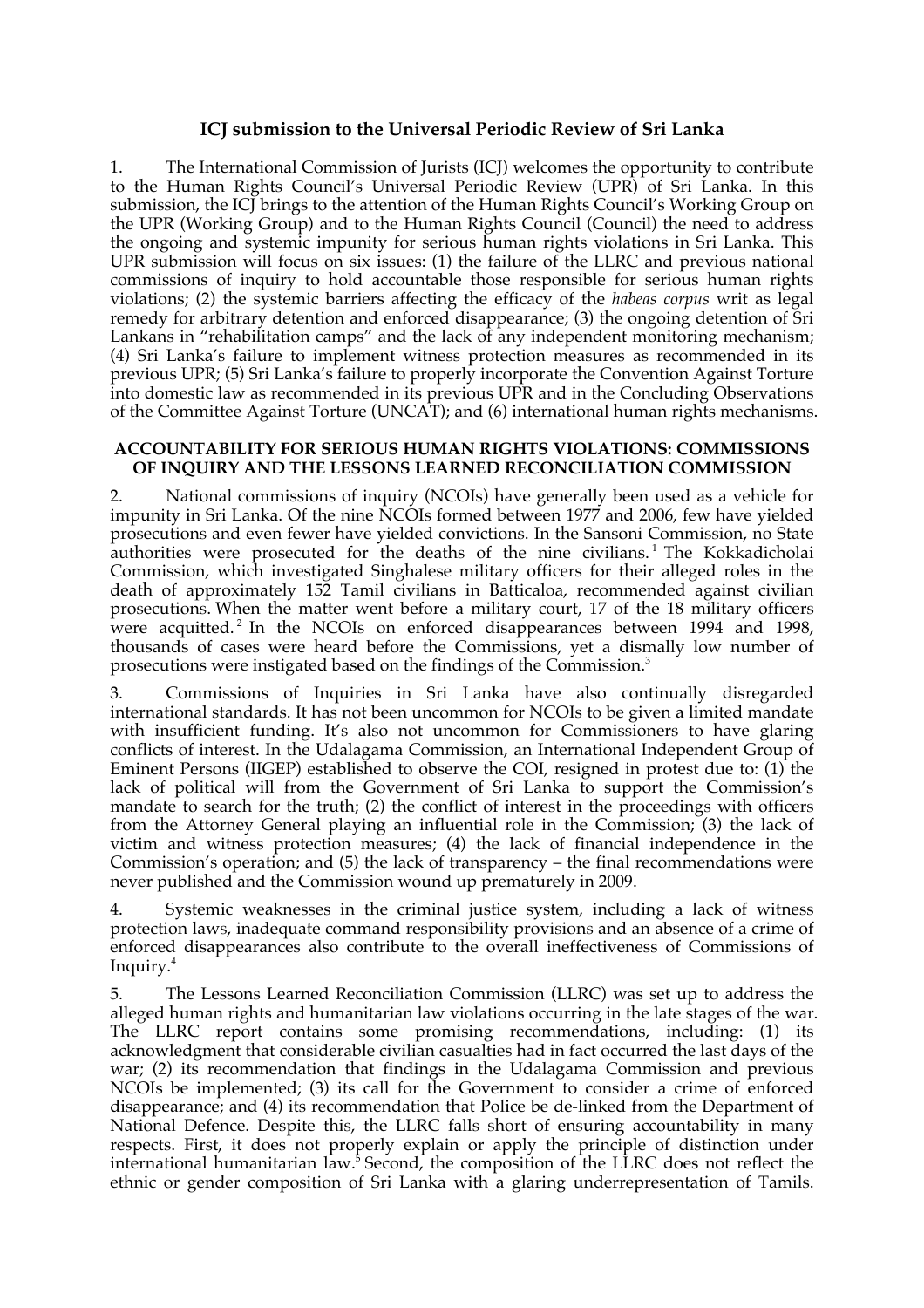Third, the conclusions of the LLRC are drawn from a small number of witnesses, accepting without question the testimony of many Government officials. Thousands of witnesses did not come forward due to the lack of witness protection as well as the LLRC's restricted access to the final war zone areas. Fourth, at least three members of the LLRC have serious conflicts of interest that directly comprise their ability to function with independence and impartiality. <sup>6</sup> In the absence of an impartial and effective mechanism to investigate allegations, the cycle of impunity goes unbroken and perpetrators of serious human rights violations and violations of humanitarian law go unpunished.

6. The ICJ welcomes the resolution of the Human Rights Council on promoting reconciliation and accountability in Sri Lanka, in which the Government of Sri Lanka is called upon to implement the LLRC recommendations and take all necessary additional steps to fulfil its relevant legal obligations and commitment to initiate credible and independent actions to ensure justice, equity, accountability and reconciliation for all Sri Lankans.<sup>7</sup> The Government should in this regard rectify the deficiencies identified in the preceding paragraph and, in particular, undertake prompt, independent and effective investigations into allegations found credible by the UN Panel of Experts on Accountability in Sri Lanka.<sup>8</sup>

#### **ACCOUNTABILITY FOR HUMAN RIGHTS VIOLATIONS: HABEAS CORPUS**

7. The first comprehensive study on the *habeas corpus* remedy in Sri Lanka was undertaken in 2011. After examining 880 judgments, the study concluded that the efficacy of the remedy is mired in dysfunction, a lack of political will, delays and Court backlogs, a disregard for witness protection and a manifest lack of sensitivity or concern for victims. The study found that it was not uncommon for the Court of Appeal to dismiss *habeas corpus* petitions on the basis of the word of counsel for the respondent (State authorities) without any other corroborating evidence. Of the 844 *habeas corpus* petitions examined, 676 cases were dismissed of which 390 were on the word of counsel for the State.<sup>9</sup> Also, the discretionary language of the Appellate Court's jurisdiction in *habeas corpus* petitions has allowed the Court to dismiss applications on the grounds of late filing.10 Furthermore, the Sri Lankan courts have at times insisted that the burden of proof in *habeas corpus* applications be placed on the petitioner who must show beyond a reasonable doubt that the victim has been arrested and taken into State custody. While it is standard practice to place the burden of proof on a petitioner, the standard of proof is generally a balance of probabilities. To impose the highest standard of proof, even if applied inconsistently, on a petitioner who is challenging the State and seeking justice for a serious human rights violation is an insurmountable barrier. It denies a victim access to justice and violates the right to an effective remedy under article 2 of the ICCPR.

## **ABSENCE OF WITNESS AND VICTIM PROTECTION MEASURES**

8. The absence of witness and victim protection measures significantly impacts victims and victims' families right to access justice and to an effective remedy. Petitioners in torture or ill-treatment cases are often forced into changing their testimony or dropping their case after being subjected to arbitrary detention, torture or ill-treatment. As noted above, thousands of witnesses refused to appear before the LLRC out of fear of repercussions from State authorities in the absence of any witness protection mechanisms. In the first UPR of Sri Lanka conducted in June 2008, Recommendation 28 recommended that Sri Lanka adopt measures to ensure the effective implementation of legislative guarantees and programmes for the protection of witnesses and victims.<sup>11</sup> The Sri Lankan delegation voluntarily committed to introducing a Witness and Victim Protection Bill in Parliament and to implement legislation to establish the necessary witness protection mechanisms.<sup>12</sup> A Witness Protection Bill was tabled before Sri Lankan Parliament in June 2008. Unfortunately, Parliament was prorogued in early 2010 before it was passed and the Bill dissolved.<sup>13</sup> The Minister of Justice recently promised at the 19<sup>th</sup> Session of the United Nations Human Rights Council to expedite the passing of a Witness Protection Bill.<sup>14</sup> Unfortunately, however, there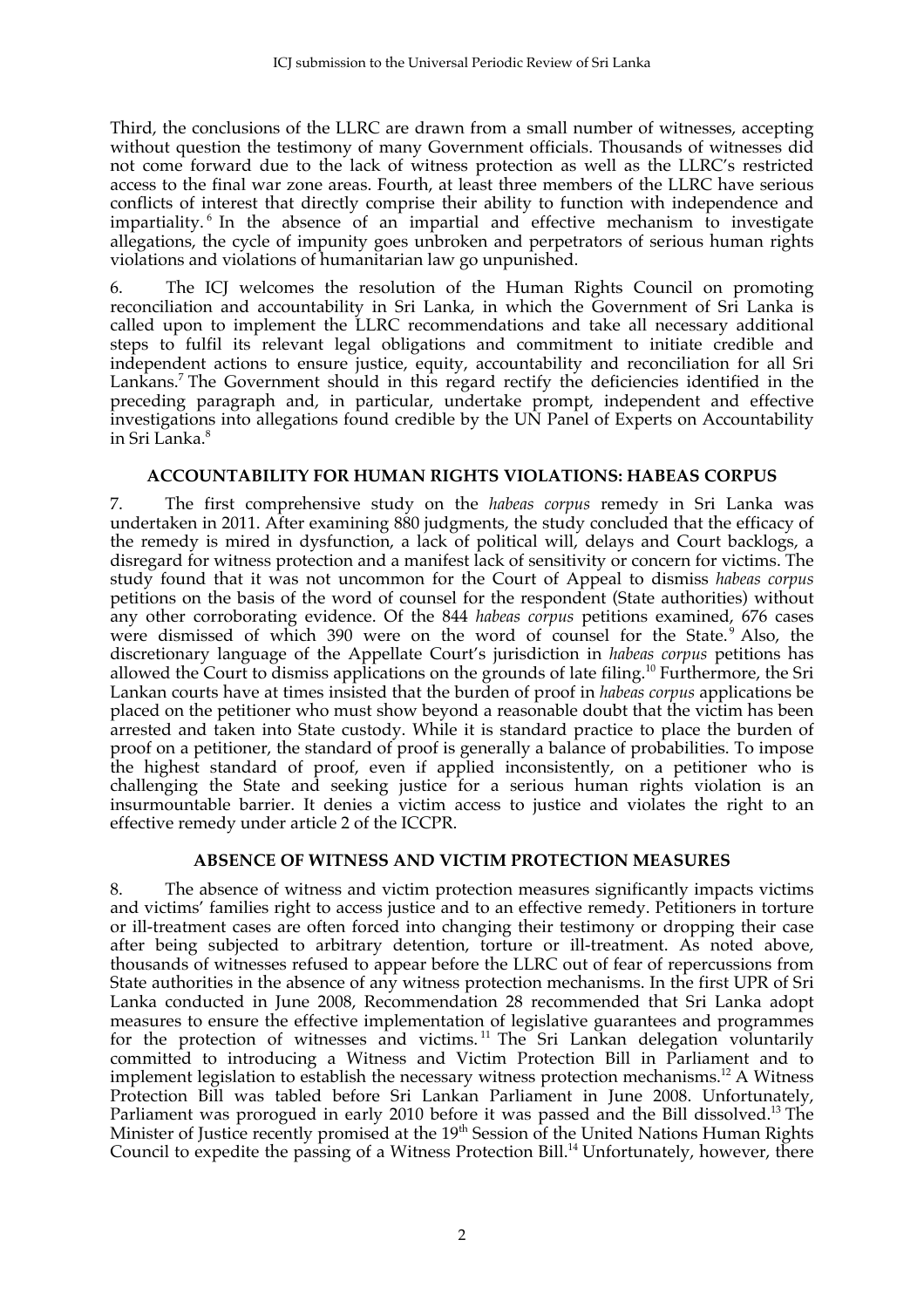has been no public consultation on the Bill and it is not clear whether the current proposed Bill cures the many defects of the initial 2010 Bill tabled before Parliament.<sup>15</sup>

# **CONVENTION AGAINST TORTURE OBLIGATIONS**

9. In the 2008 UPR of Sri Lanka, it was recommended that Sri Lanka ensure the full incorporation and implementation of international human rights instruments at the national level, specifically the ICCPR and the CAT.<sup>16</sup> The Committee Against Torture (UNCAT), in its November 2011 Concluding Observations on Sri Lanka, reiterated "its view that the definition of torture in section 12 of the 1994 Convention against Torture Act… does not… reflect the internationally agreed definition set out in the Convention". <sup>17</sup> The UNCAT reiterated the recommendation in its previous Concluding Observations that Sri Lanka should expand the definition of torture to include all acts of torture, including those that cause severe suffering. It also noted the absence of a provision to guarantee *non-refoulement* of asylum-seekers or refugees. Sri Lanka has yet to fully incorporate these recommendations.

### **REHABILITION CAMPS – NEED FOR INDEPENDENT MONITORING**

10. It is estimated that 12,000 individuals were arrested and detained in the final months of the civil conflict in May 2009.18 By the end of July 2010, it was believed that 8,000 adults were still being held in at least a dozen "rehabilitation" centres on the basis of alleged links with the LTTE. Another 1,300 individuals, identified as "hard-core" LTTE members, were indicted on criminal charges and held in detention pending trial. Of those 1,300 persons, 700 were being held in a special detention centre in Omanthai.<sup>19</sup> The detainees in the "rehabilitation camps" do not have access to a lawyer or access to their families. The detainees do not have a right of *habeas corpus* or judicial review of the legality or conditions of their detention.

11. There is no independent monitoring body that has access to the rehabilitation centres. The International Committee for the Red Cross had access to the camps to the camps until early July 2009, however they were later denied access in 2010.<sup>20</sup> The recent enactment of the 18<sup>th</sup> amendment to the Sri Lanka Constitution, which places the appointment of the Human Rights Commissioner exclusively in the hands of the Head of State, significantly compromises the independence and impartiality of the Human Rights Commission of Sri Lanka as an independent monitoring mechanism. In its 2011 Concluding Observations, UNCAT noted with concern the absence of any independent monitoring mechanism for detention facilities.21 In the absence of any independent monitoring mechanism, there is currently no reliable information on the number of persons still detained in "rehabilitation centres". Nor is there any reliable or credible information on the conditions and treatment of detainees in the "rehabilitation camps." The continued detention of persons without any criminal charge constitutes arbitrary detention and is a clear violation of article 9 of the ICCPR.

### **INTERNATIONAL HUMAN RIGHTS INSTRUMENTS AND MECHANISMS**

12. Sri Lanka is a party to several of the core human right treaties, but it is yet to ratify the ICRPD, $^{22}$  and to become a party to the ICPED, the Rome Statute, the Second OP to the ICCPR, the OP to ICESCR and the OP to CAT. 23

13. Despite Sri Lanka's commitment to "continue to work towards the submission of its periodic reports to treaty bodies" when standing for election to the Human Rights Council in 2008,<sup>24</sup> Sri Lanka has failed to adhere to several reporting deadlines, namely: its fifth periodic report to the HRCttee<sup>25</sup> (due in 2007); its combined 10<sup>th</sup> and 11<sup>th</sup> periodic report, as well as its  $12^{\text{th}}$  and  $13^{\text{th}}$  reports, to the CERD<sup>26</sup> (due in 2003, 2005 and 2007); its second periodic report to the CMW $^{27}$  (due in 2011); and its initial report to the CRC $^{28}$  (due in 2008). $^{29}$ 

11. Sri Lanka has not extended a standing invitation to Special Procedures, and is yet to respond to requests for visits to Sri Lanka by eight Special Procedure mechanisms, despite several reminders in many instances.<sup>30</sup>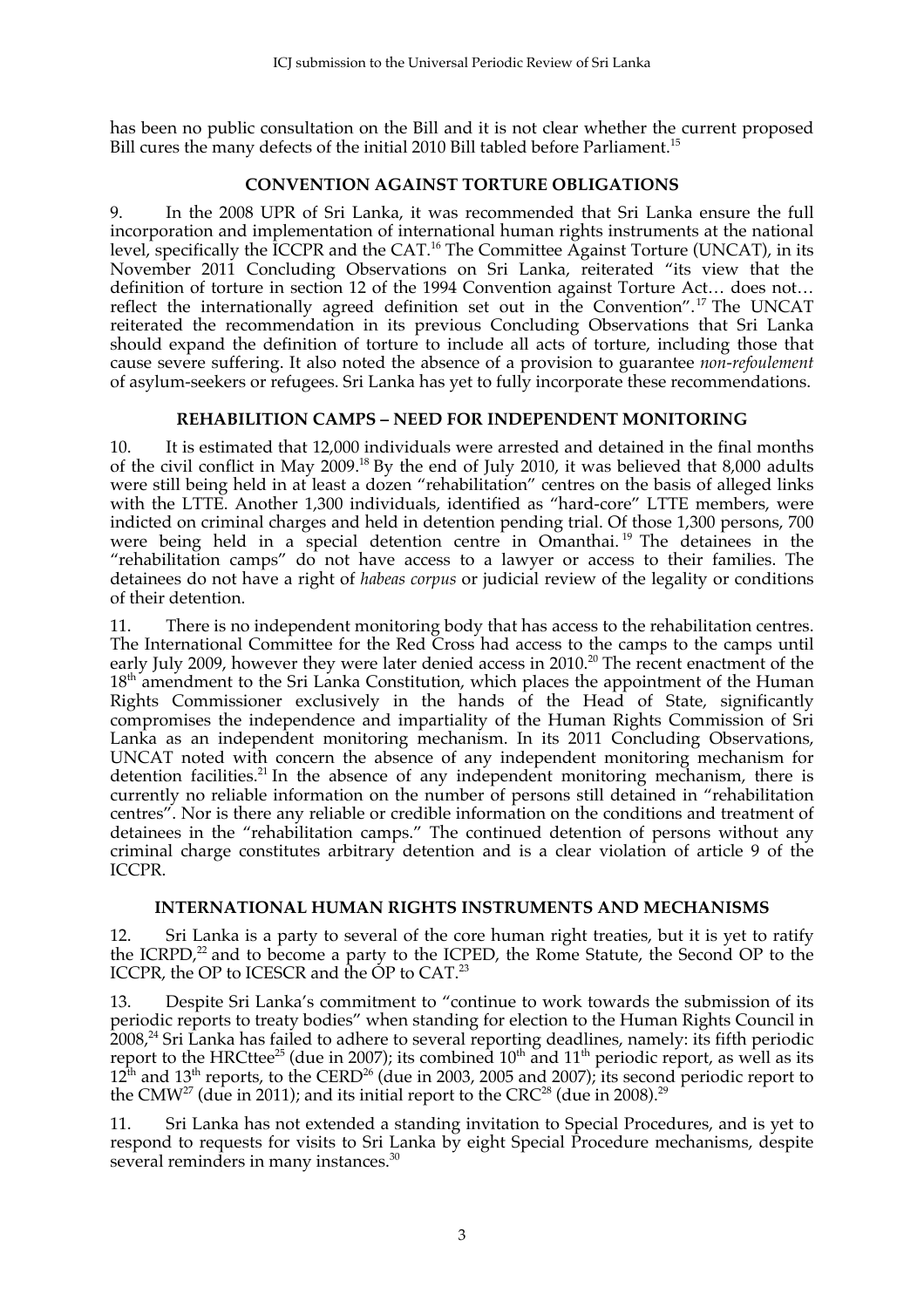## **RECOMMENDATIONS**

## 12. The ICJ calls upon the Working Group and the Council to:

*Concerning National Commissions of Inquiry*

Calls upon the Sri Lankan Government:

- i). To publicly commit to the principles set out in the 2011 report of the Special Rapporteur on torture as well as the 2008 report of the Special Rapporteur on extrajudicial and summary executions prior to the establishment of any future NCOI; 31
- ii). To implement the recommendations of the Lessons Learned Reconciliation Commission and past Commissions of Inquiry;
- iii). To hold criminally accountable all persons who were responsible for the violations of human rights law and humanitarian law amounting to crimes under international law, including in relation to the attacks on civilians, in the final stages of the civil war, including allegations found credible by the UN Panel of Experts on Accountability in Sri Lanka;
- iv). To incorporate the offence of enforced disappearance into Sri Lankan law as a specific criminal offence, clearly distinguishable from related offences such as abduction, kidnapping and be punishable by appropriately severe penalties;

*Concerning the writ of Habeas Corpus*

Calls upon the Sri Lankan Government:

- v). To ensure that any delay in instituting proceedings is not treated as a bar to the granting of relief;
- vi). To enact *habeas corpus* legislation clarifying the applicable standard of proof imposed on the petitioner as "a balance of probabilities";
- vii). To ensure that where counsel for the State submits information that the victim (or petitioner) has been discharged, released, indicted or committed for rehabilitation, that such information is substantiated by material evidence placed before the court;

*Concerning witness protection:*

- viii). Calls upon the Sri Lankan Government to enact legislation and implement a mechanism to protect witnesses and victims;
- ix). Ensure that witness and victim protection legislation explicitly include protection and assistance to witnesses giving evidence or providing information before quasijudicial proceedings, such as Commissions of Inquiry;

*Concerning incorporation of the Convention Against Torture:*

- x). Amend section 12 of the Sri Lanka Convention against Torture Act to include the term 'suffering' within the definition of torture;
- xi). Enact a *non-refoulement* provision within the Sri Lanka Convention against Torture Act that is in conformity with obligations under article 3 of the Convention against Torture;

*Concerning Rehabilitation Camps:*

- xii). Immediately provide access to a lawyer to all detained persons;
- xiii). Immediately provide all detained persons with the right to go before a Court of law to challenge the legality of their detention;
- xiv). Immediately release all persons who are being arbitrarily detained;
- xv). Provide an effective legal remedy before a Court of law to all persons who have been wrongfully or illegally detained;
- xvi). Allow detained persons regular visits with their families;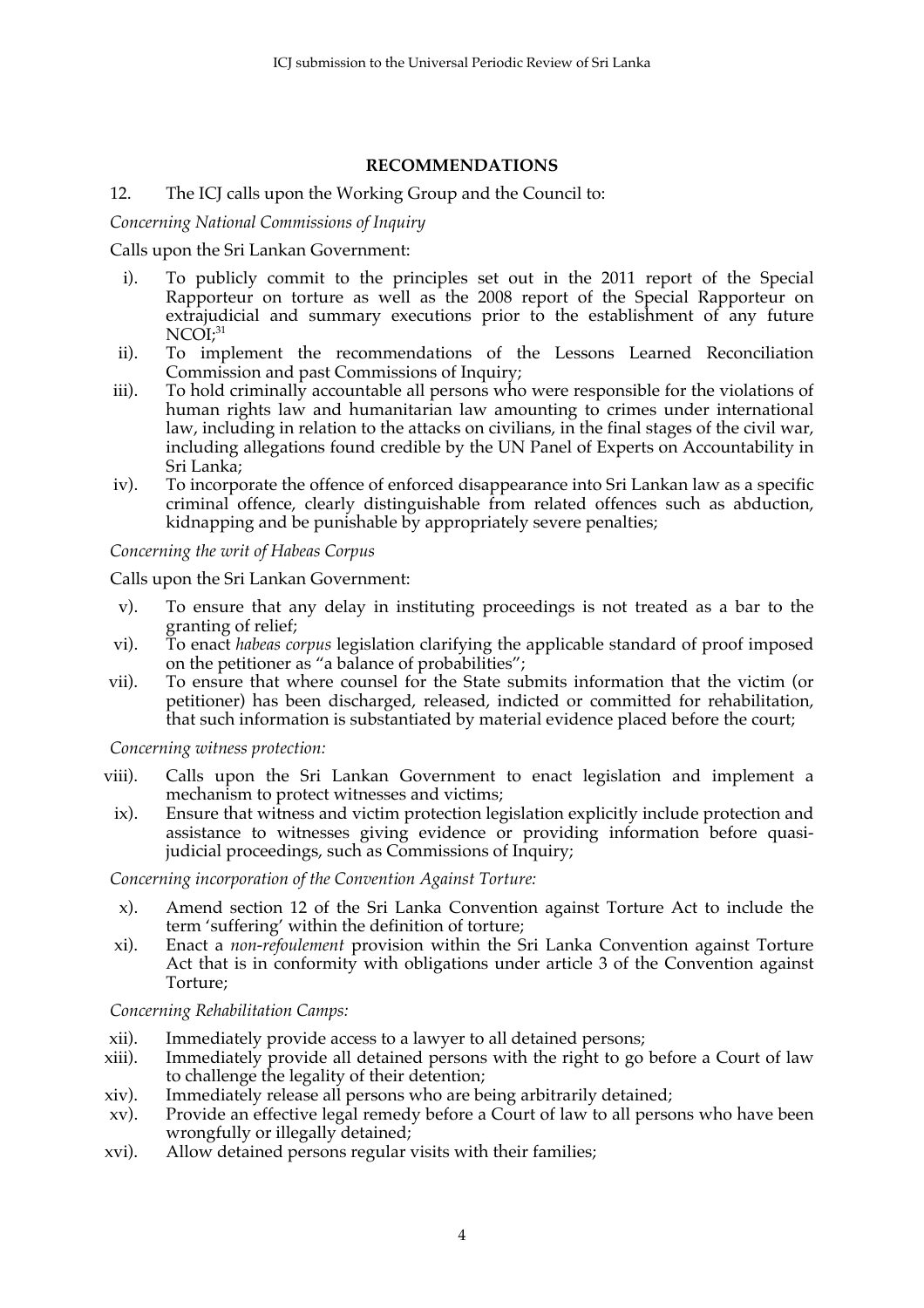- xvii). Make public the number of persons detained in rehabilitation camps and the location of the rehabilitation camps;
- xviii). Allow international independent monitoring bodies, such as the International Committee for the Red Cross, access to the rehabilitation camps;
- xix). Comply with the Human Rights Commission of Sri Lanka Act No 21 of 1996, notifying the National Human Rights Commission of all detentions within 48 hours of the event;

#### *Concerning international instruments and mechanisms*

- xx). Become a party to the ICPED and ratify the ICRPD;
- xxi). Immediately sign, with a view to ratification, the Third Optional Protocol to the Convention on the Rights of the Child;
- xxii). Maintain the existing moratorium on executions, and take immediate steps toward abolition of the death penalty in law;
- xxiii). Provide without delay: its fifth periodic report to the HRCttee; its combined  $10^{th}$  and  $11<sup>th</sup>$ , and  $12<sup>th</sup>$  and  $13<sup>th'</sup>$  periodic reports to CERD; its second periodic report to CMW; and its initial report to CRC under the framework of OP-CRC-SC;
- xxiv). Accept at the earliest opportunity the requests to undertake official missions in Sri Lanka by the Special Rapporteur on independence of judges and lawyers, the Special Rapporteur on torture, the Independent Expert on minority issues, the Working Group on enforced or involuntary disappearances, the Special Rapporteur on human rights defenders, the Special Rapporteur on freedom of expression, the Special Rapporteur on enforced, summary or arbitrary executions, and the Special Rapporteur on freedom of association and assembly; and extend to them all reasonable cooperation and assistance to facilitate timely and effective country missions;
- xxv). Issue a standing invitation to the Special Procedures;
- xxvi). Present to the Council, as soon as possible after adoption of the outcome document for the UPR of Sri Lanka, a national plan of action for the implementation of accepted recommendations and voluntary pledges and commitments; and
- xxvii). Present to the Council, two years after adoption of the outcome document, a midterm progress report on the status of implementation of recommendations and voluntary pledges and commitments.